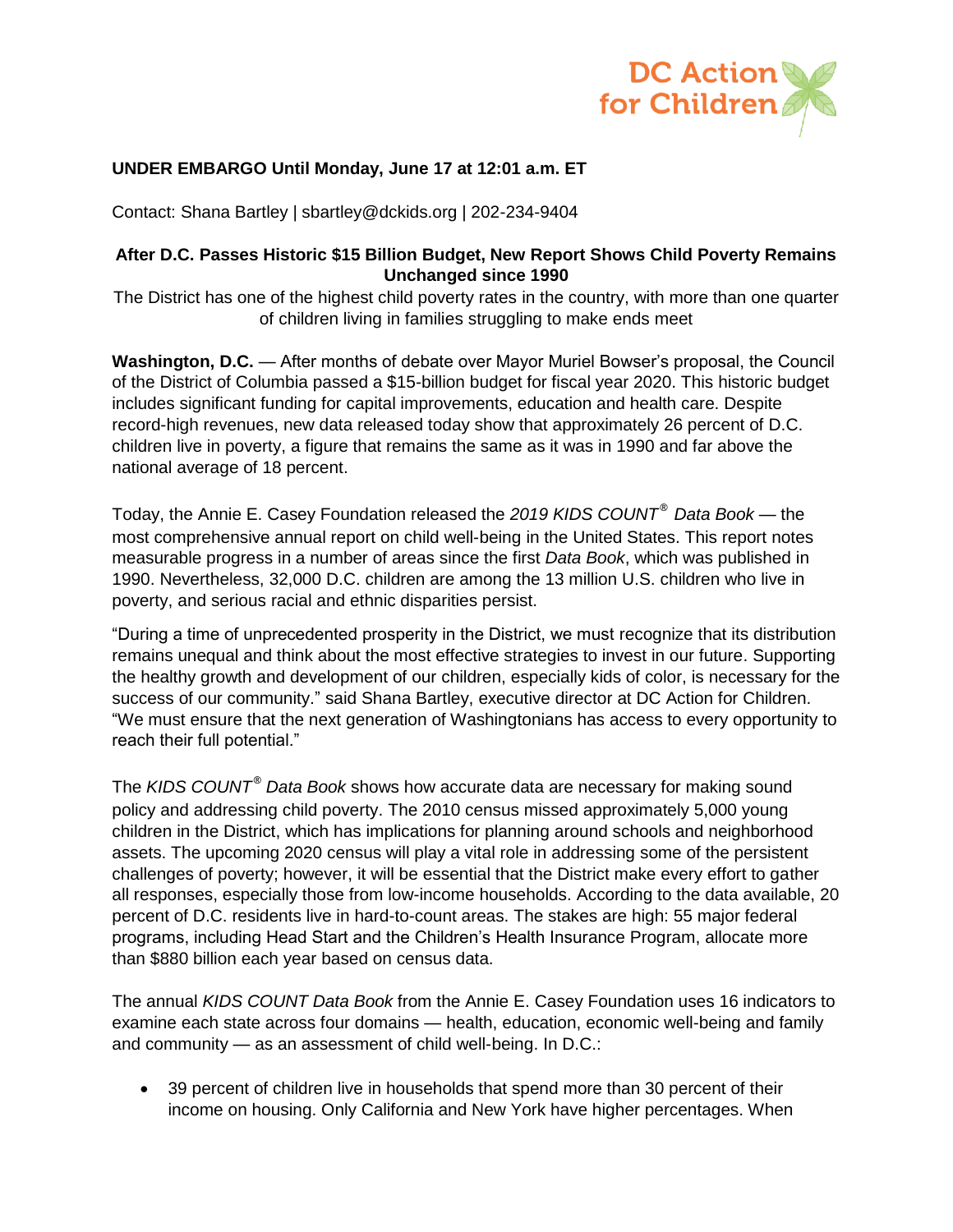

families must spend significant portions of their incomes on housing, it leaves their budgets pinched for other household necessities like food, health, out-of-school time, transportation and other important expenses.

- 71 percent of D.C. fourth-graders scored below proficient on national reading assessments. Reading proficiency in the early grades is linked to future success and high school graduation.
- 42 percent of children live in families where no parent has full-time, year-round employment. This is higher than the national figure of 27 percent. Parents' consistent employment with livable wages is essential for a family's economic security.

The Casey Foundation points to areas of tremendous improvement in children's lives nationally — including access to health care, decreased rates of teen childbearing and increased rates of high school graduation — and draws a direct line to policies that support this success. Especially as the child population is expanding, there are steps that policymakers should take to help all children thrive. The Casey Foundation calls on elected officials and representatives to:

- *Provide the tools proven to help families lift themselves up economically.* Federal and state earned income tax credits (EITC) and child tax credit programs mean working parents can use more of their take-home pay to meet their children's needs.
- *Address ethnic and racial inequities.* The national and local averages of child well-being can mask the reality that black and brown children still face a greater number of obstacles.
- *Count all kids.* Ensure the 2020 census counts all children, especially those under 5 years old and from hard-to-count areas.

The *2019 KIDS COUNT Data Book* is the 30th edition of an annual data study that is based on U.S. Census and other publicly available data, representing all 50 states, the District of Columbia and Puerto Rico.

# **Release Information**

The *2019 KIDS COUNT® Data Book* will be available June 17 at 12:01 a.m. EDT at [www.aecf.org.](file:///C:/Users/bboughamer/AppData/Local/Microsoft/Windows/INetCache/Content.Outlook/U9MF7906/www.aecf.org) Additional information is available at [www.aecf.org/databook.](file:///C:/Users/bboughamer/AppData/Local/Microsoft/Windows/INetCache/Content.Outlook/U9MF7906/www.aecf.org/databook) Journalists interested in creating maps, graphs and rankings in stories about the *Data Book* can use the KIDS COUNT Data Center at [datacenter.kidscount.org.](file:///C:/Users/bboughamer/AppData/Local/Microsoft/Windows/INetCache/Content.Outlook/U9MF7906/datacenter.kidscount.org)

###

# **About DC Action for Children**

DC Action for Children ([www.dcactionforchildren.org](http://www.dcactionforchildren.org/)) is a nonprofit, nonpartisan research and